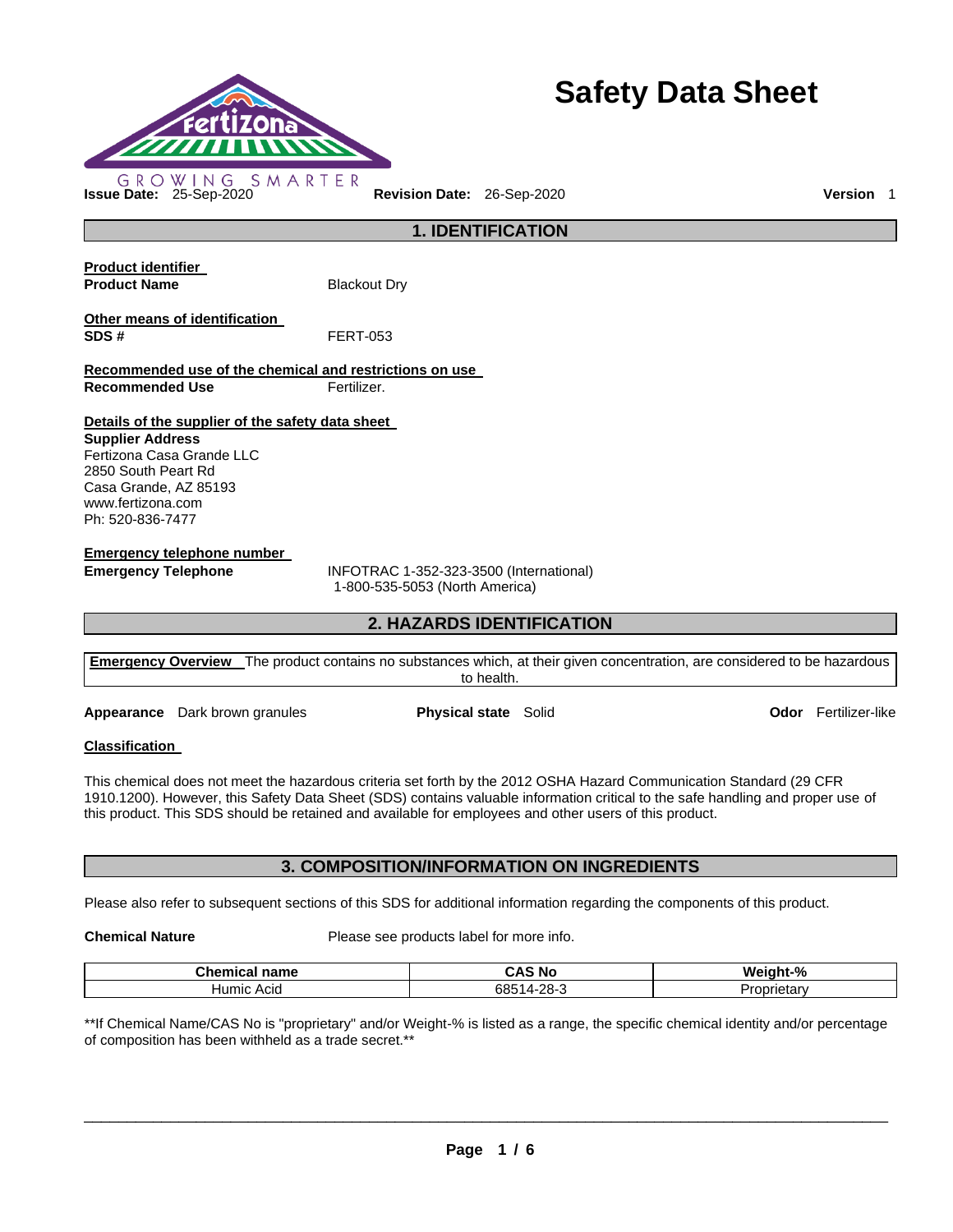### \_\_\_\_\_\_\_\_\_\_\_\_\_\_\_\_\_\_\_\_\_\_\_\_\_\_\_\_\_\_\_\_\_\_\_\_\_\_\_\_\_\_\_\_\_\_\_\_\_\_\_\_\_\_\_\_\_\_\_\_\_\_\_\_\_\_\_\_\_\_\_\_\_\_\_\_\_\_\_\_\_\_\_\_\_\_\_\_\_\_\_\_\_ **4. FIRST AID MEASURES**

#### **Description of first aid measures**

| <b>General Advice</b>                                       | Provide this SDS to medical personnel for treatment.                                                                                                                                          |
|-------------------------------------------------------------|-----------------------------------------------------------------------------------------------------------------------------------------------------------------------------------------------|
| <b>Eye Contact</b>                                          | Rinse cautiously with water for several minutes. Remove contact lenses, if present and<br>easy to do. Continue rinsing. If eye irritation persists: Get medical advice/attention.             |
| <b>Skin Contact</b>                                         | Wash with plenty of water. Take off contaminated clothing. Wash contaminated clothing<br>before reuse. If skin irritation persists, call a physician.                                         |
| <b>Inhalation</b>                                           | Remove exposed individual(s) to fresh air for 20 minutes. Consult a physician/poison center<br>if individual's condition declines or if symptoms persist.                                     |
| Ingestion                                                   | Rinse mouth. Do NOT induce vomiting. Drink 1 or 2 glasses of water. Never give anything<br>by mouth to an unconscious person. Call a poison center or doctor/physician if you feel<br>unwell. |
| Most important symptoms and effects, both acute and delayed |                                                                                                                                                                                               |
| <b>Symptoms</b>                                             | May cause eye and skin irritation. May cause nausea, vomiting, stomach ache, and<br>diarrhea.                                                                                                 |
|                                                             | Indication of any immediate medical attention and special treatment needed                                                                                                                    |
| <b>Notes to Physician</b>                                   | Treat symptomatically.                                                                                                                                                                        |

# **5. FIRE-FIGHTING MEASURES**

#### **Suitable Extinguishing Media**

Use extinguishing measures that are appropriate to local circumstances and the surrounding environment.

**Unsuitable Extinguishing Media** Not determined.

#### **Specific Hazards Arising from the Chemical**

Product is not flammable.

**Hazardous combustion products** Carbon oxides.

# **Protective equipment and precautions for firefighters**

As in any fire, wear self-contained breathing apparatus pressure-demand, MSHA/NIOSH (approved or equivalent) and full protective gear.

# **6. ACCIDENTAL RELEASE MEASURES**

#### **Personal precautions, protective equipment and emergency procedures**

| <b>Personal Precautions</b> | Wear protective clothing as described in Section 8 of this safety data sheet. Ventilate area |
|-----------------------------|----------------------------------------------------------------------------------------------|
|                             | of leak or spill.                                                                            |

#### **Environmental precautions**

| <b>Environmental precautions</b> | Do not allow into any sewer, on the ground or into any body of water. See Section 12 for |
|----------------------------------|------------------------------------------------------------------------------------------|
|                                  | additional Ecological Information.                                                       |

#### **Methods and material for containment and cleaning up**

| <b>Methods for Containment</b> | Prevent further leakage or spillage if safe to do so. |
|--------------------------------|-------------------------------------------------------|
|--------------------------------|-------------------------------------------------------|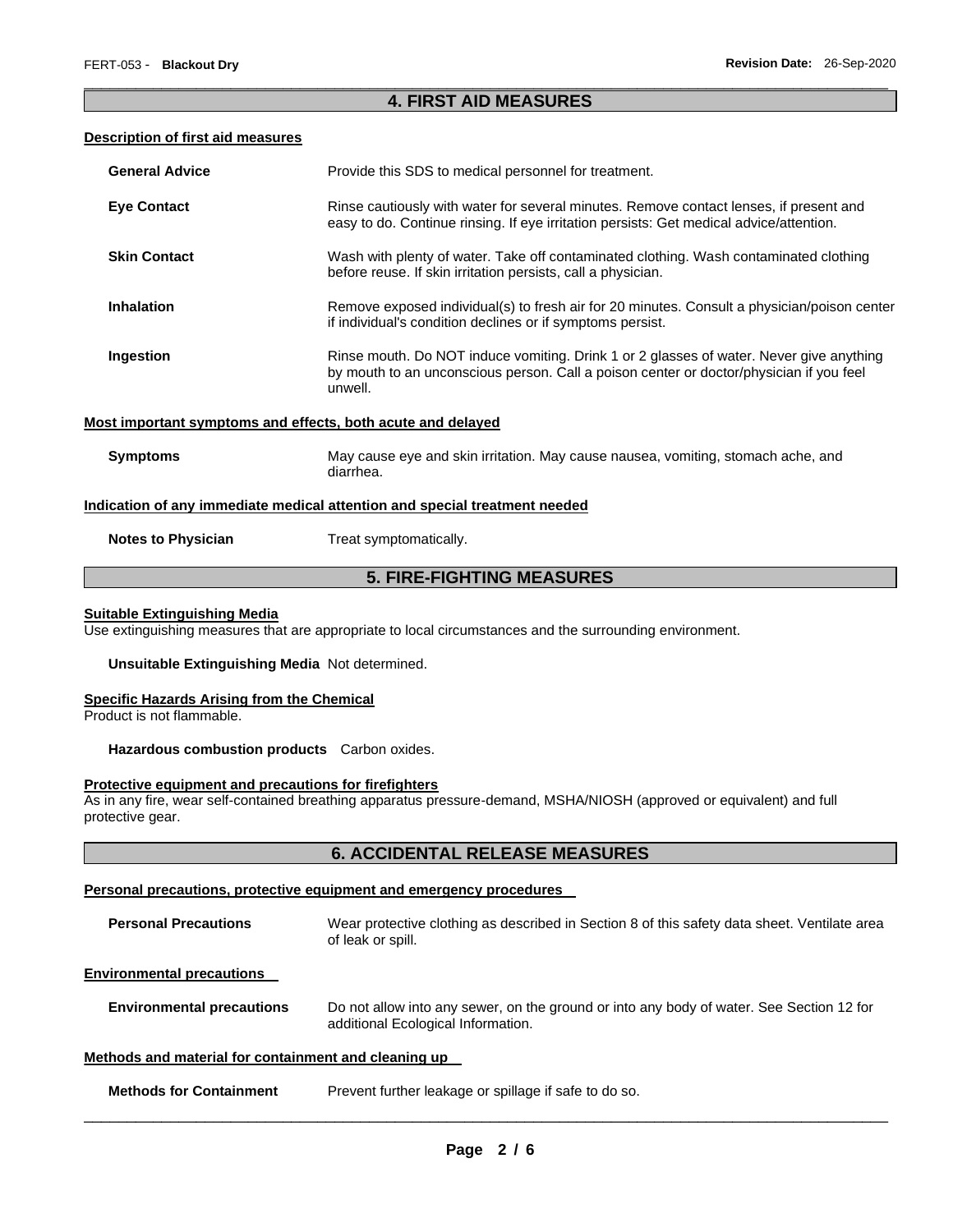| <b>Methods for Clean-Up</b>                                  | Avoid creating dust. Reclaim where possible. Sweep up and shovel into suitable containers<br>for disposal. For waste disposal, see section 13 of the SDS.                                                                                                                                                                                                                            |  |
|--------------------------------------------------------------|--------------------------------------------------------------------------------------------------------------------------------------------------------------------------------------------------------------------------------------------------------------------------------------------------------------------------------------------------------------------------------------|--|
|                                                              | 7. HANDLING AND STORAGE                                                                                                                                                                                                                                                                                                                                                              |  |
| <b>Precautions for safe handling</b>                         |                                                                                                                                                                                                                                                                                                                                                                                      |  |
| <b>Advice on Safe Handling</b>                               | Avoid generation of dust. Wear eye/face protection. Wear protective gloves/protective<br>clothing. Do not eat, drink or smoke when using this product. Use personal protection<br>recommended in Section 8. Wash face, hands and any exposed skin thoroughly after<br>handling. Avoid breathing dusts. Use only in well ventilated areas. Observe precautions<br>found on the label. |  |
| Conditions for safe storage, including any incompatibilities |                                                                                                                                                                                                                                                                                                                                                                                      |  |
| <b>Storage Conditions</b>                                    | Keep containers tightly closed in a dry, cool and well-ventilated place. Keep in original<br>container. Store at temperatures above 32°F.                                                                                                                                                                                                                                            |  |
| <b>Incompatible Materials</b>                                | Strong oxidizing agents. Strong acids. Strong bases.                                                                                                                                                                                                                                                                                                                                 |  |
| 8. EXPOSURE CONTROLS/PERSONAL PROTECTION                     |                                                                                                                                                                                                                                                                                                                                                                                      |  |
| <b>Exposure Guidelines</b>                                   | The OSHA nuisance dust limit of 15 mg/m <sup>3</sup> or the ACGIH nuisance dust TLV of 10 mg/m <sup>3</sup><br>for the eight hour time weighted average applies                                                                                                                                                                                                                      |  |
| <b>Appropriate engineering controls</b>                      |                                                                                                                                                                                                                                                                                                                                                                                      |  |
| <b>Engineering Controls</b>                                  | Maintain eye wash fountain and quick-drench facilities in work area.                                                                                                                                                                                                                                                                                                                 |  |
|                                                              | Individual protection measures, such as personal protective equipment                                                                                                                                                                                                                                                                                                                |  |
| <b>Eye/Face Protection</b>                                   | Safety glasses as a minimum for protection. Refer to 29 CFR 1910.133 for eye and face<br>protection regulations.                                                                                                                                                                                                                                                                     |  |
| <b>Skin and Body Protection</b>                              | Wear protective gloves and protective clothing. Refer to 29 CFR 1910.138 for appropriate<br>skin and body protection.                                                                                                                                                                                                                                                                |  |
| <b>Respiratory Protection</b>                                | If necessary, wear a MSHA/NIOSH-approved respirator. Refer to 29 CFR 1910.134 for<br>respiratory protection requirements.                                                                                                                                                                                                                                                            |  |
|                                                              | General Hygiene Considerations Avoid contact with skin, eyes and clothing. After handling this product, wash hands before<br>eating, drinking, or smoking. If contact occurs, remove contaminated clothing. If needed,<br>take first aid action shown on section 4 of this SDS. Launder contaminated clothing before<br>reuse.                                                       |  |
|                                                              | <b>9. PHYSICAL AND CHEMICAL PROPERTIES</b>                                                                                                                                                                                                                                                                                                                                           |  |

\_\_\_\_\_\_\_\_\_\_\_\_\_\_\_\_\_\_\_\_\_\_\_\_\_\_\_\_\_\_\_\_\_\_\_\_\_\_\_\_\_\_\_\_\_\_\_\_\_\_\_\_\_\_\_\_\_\_\_\_\_\_\_\_\_\_\_\_\_\_\_\_\_\_\_\_\_\_\_\_\_\_\_\_\_\_\_\_\_\_\_\_\_

# **Information on basic physical and chemical properties**

| <b>Physical state</b><br>Appearance<br>Color | Solid<br>Dark brown granules<br>Not determined | Odor<br><b>Odor Threshold</b> | Fertilizer-like<br>Not determined |
|----------------------------------------------|------------------------------------------------|-------------------------------|-----------------------------------|
| <b>Property</b>                              | Values                                         | • Method<br><b>Remarks</b>    |                                   |
| рH                                           | Not determined                                 |                               |                                   |
| Melting point / freezing point               | Not determined                                 |                               |                                   |
| Boiling point / boiling range                | Not determined                                 |                               |                                   |
| <b>Flash point</b>                           | Not determined                                 |                               |                                   |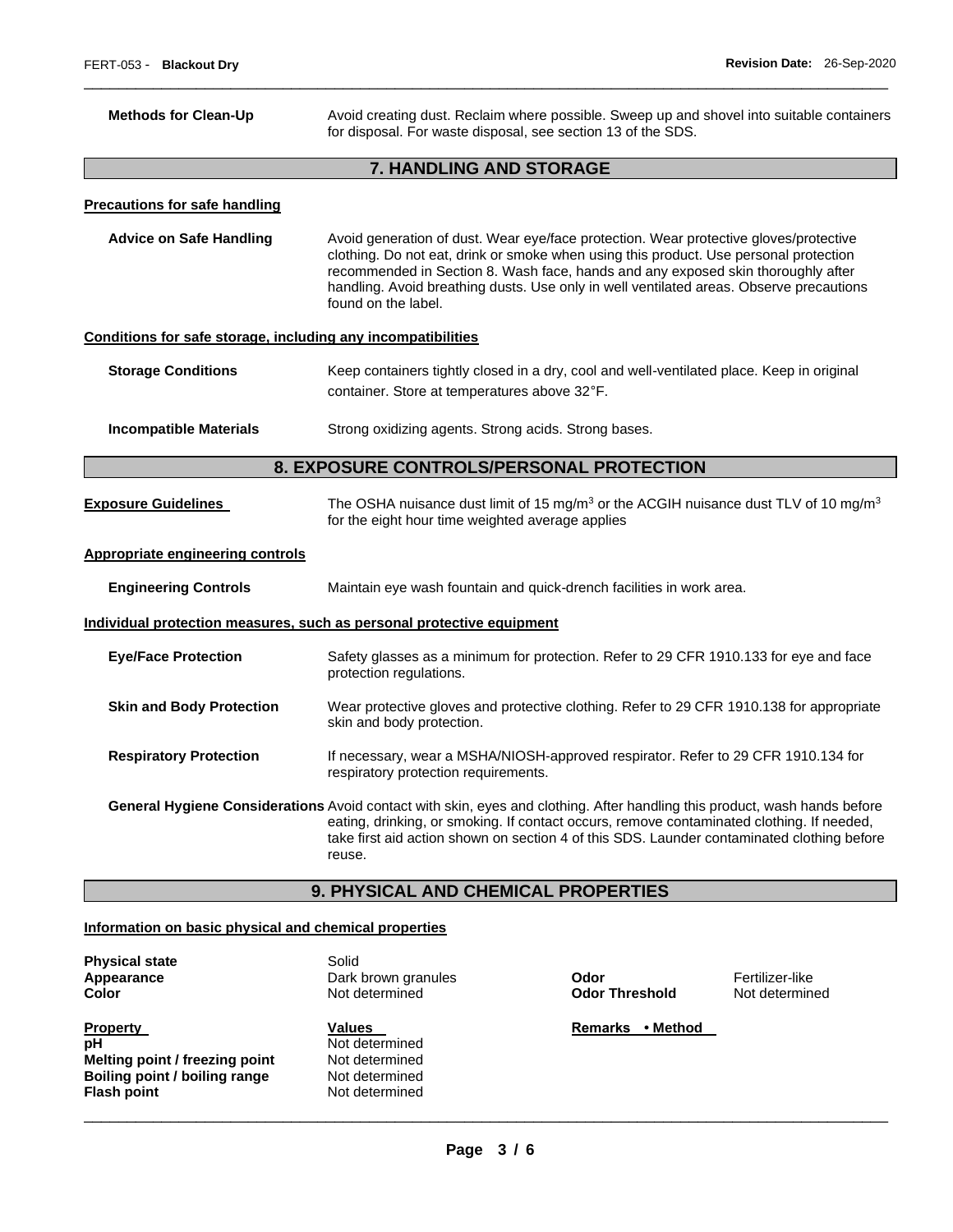| Not determined   |
|------------------|
| Not determined   |
|                  |
| Not determined   |
| Not determined   |
| Not determined   |
| Not determined   |
| Not determined   |
| Soluble in water |
| Not determined   |
| Not determined   |
| Not determined   |
| Not determined   |
| Not determined   |
| Not determined   |
| Not determined   |
| Not determined   |
|                  |

# **10. STABILITY AND REACTIVITY**

# **Reactivity**

Not reactive under normal conditions.

#### **Chemical stability**

Stable under recommended storage conditions.

#### **Possibility of hazardous reactions**

None under normal processing.

#### **Conditions to Avoid**

Keep out of reach of children. Avoid generation of dust.

### **Incompatible materials**

Strong oxidizing agents. Strong acids. Strong bases.

# **Hazardous decomposition products**

None known based on information supplied.

# **11. TOXICOLOGICAL INFORMATION**

# **Information on likely routes of exposure**

| <b>Product Information</b>   |                                                         |
|------------------------------|---------------------------------------------------------|
| <b>Eve Contact</b>           | May cause temporary irritation on eye contact.          |
| <b>Skin Contact</b>          | Prolonged contact may cause redness and irritation.     |
| <b>Inhalation</b>            | May cause irritation if inhaled.                        |
| Ingestion                    | May cause nausea, vomiting, stomach ache, and diarrhea. |
| <b>Component Information</b> |                                                         |
| Not available                |                                                         |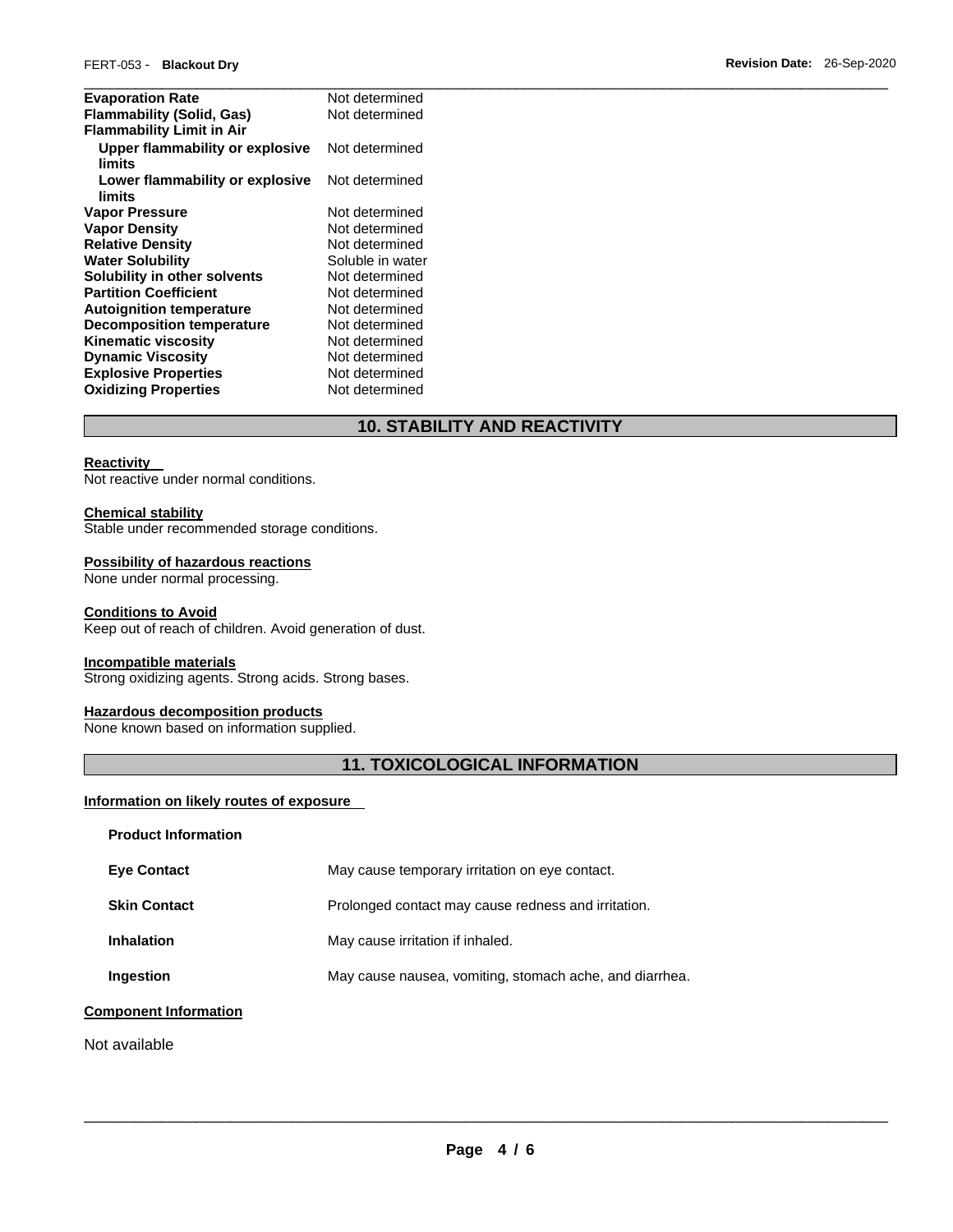#### **Symptoms related to the physical, chemical and toxicological characteristics**

**Symptoms** Please see section 4 of this SDS for symptoms.

#### **Delayed and immediate effects as well as chronic effects from short and long-term exposure**

**Carcinogenicity** Based on the information provided, this product does not contain any carcinogens or potential carcinogens as listed by OSHA, IARC or NTP.

#### **Numerical measures of toxicity**

**The following values are calculated based on chapter 3.1 of the GHS document** No values to calculate.

# **12. ECOLOGICAL INFORMATION**

\_\_\_\_\_\_\_\_\_\_\_\_\_\_\_\_\_\_\_\_\_\_\_\_\_\_\_\_\_\_\_\_\_\_\_\_\_\_\_\_\_\_\_\_\_\_\_\_\_\_\_\_\_\_\_\_\_\_\_\_\_\_\_\_\_\_\_\_\_\_\_\_\_\_\_\_\_\_\_\_\_\_\_\_\_\_\_\_\_\_\_\_\_

#### **Ecotoxicity**

An environmental hazard cannot be excluded in the event of unprofessional handling or disposal.

#### **Component Information**

| <b>Chemical name</b> | Algae/aguatic plants | Fish                                                      | Crustacea |
|----------------------|----------------------|-----------------------------------------------------------|-----------|
| Humic Acid           |                      | ↑ h Poecilia reticulata mg/L<br>28 <sub>i</sub><br>96 h I |           |
| 68514-28-3           |                      | LC50 static                                               |           |

#### **Persistence/Degradability**

Not determined.

#### **Bioaccumulation**

There is no data for this product.

#### **Mobility**

Not determined

#### **Other Adverse Effects**

Not determined

# **13. DISPOSAL CONSIDERATIONS**

### **Waste Treatment Methods**

| <b>Disposal of Wastes</b>        | Disposal should be in accordance with applicable regional, national and local laws and<br>regulations. |  |
|----------------------------------|--------------------------------------------------------------------------------------------------------|--|
| <b>Contaminated Packaging</b>    | Disposal should be in accordance with applicable regional, national and local laws and<br>regulations. |  |
| <b>14. TRANSPORT INFORMATION</b> |                                                                                                        |  |

| <b>Note</b> | Please see current shipping paper for most up to date shipping information, including |
|-------------|---------------------------------------------------------------------------------------|
|             | exemptions and special circumstances.                                                 |
|             |                                                                                       |

**IATA** Not regulated

**IMDG** Not regulated